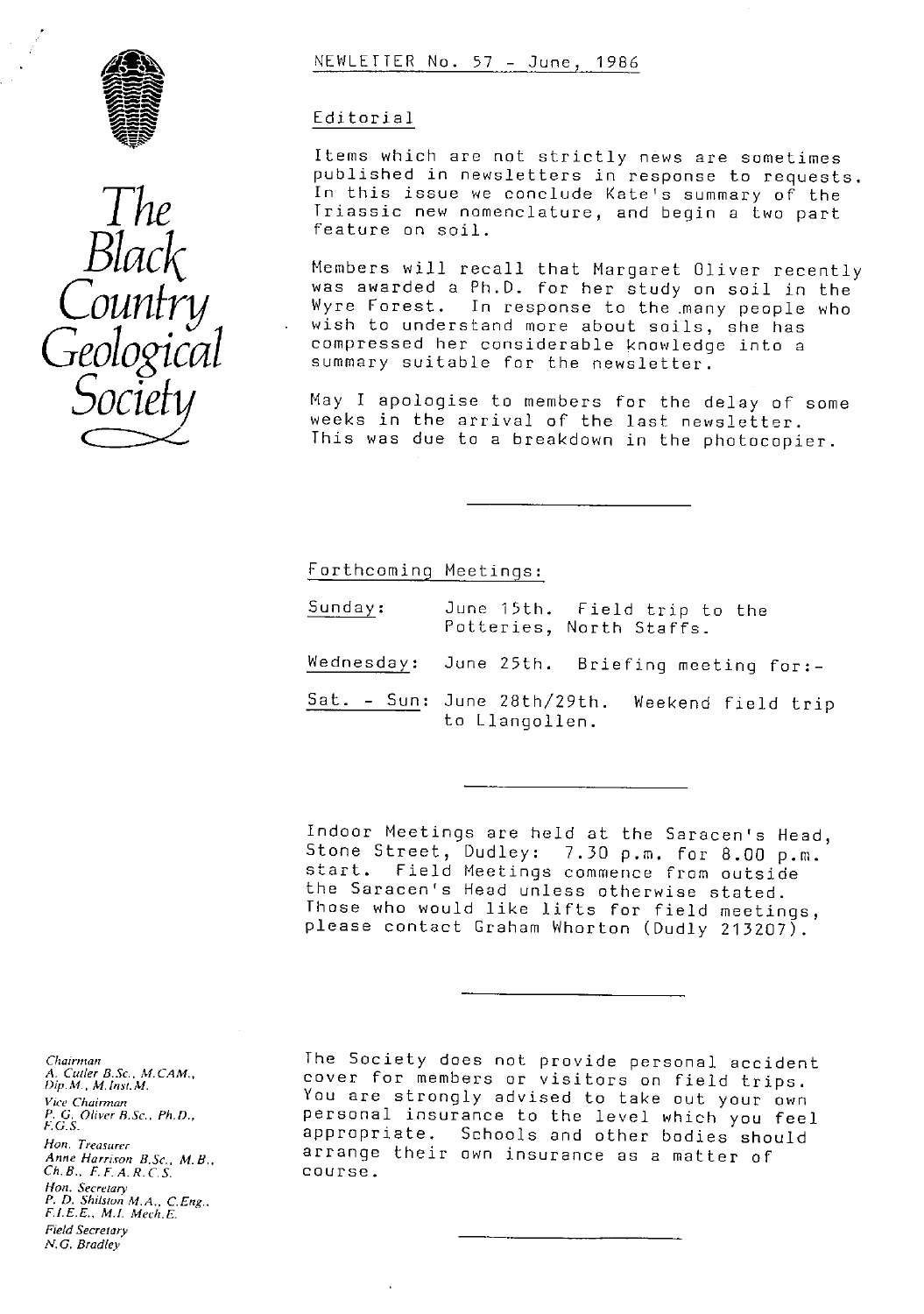### Programme 1986:

June 15th, Sunday: Field trip to the Potteries, North Staffs. led by Dr. L. Boardman of the National Coal Board. Meet at 10.30 a.m. at Maw Cop Folly, grid ref. Si 857572.

June 25th, Wednesday: Briefing (a) At the base are the meeting at the Department of meeting at the Department of<br>Extramural Studies, Winterbourne, The Kidderminster and Extramural Studies, Winterbourne, Kidderminster and<br>Edgbaston Park Road, Birmingham, Kelesworth formation Edgbaston Park Road, Birmingham,

June 28th/29th, Sat./Sun: Weekend Field trip to Llangollen,<br>departing from the Geology Dept., b) The ultimate of rounded departing from the Geology Dept., and disappearance of rounded areas of the Birmingham University at Birmingham University at the second contractasts marks the second contract in the second contract of the second contract of the second contract of the second contract of the second contract of the second contract of the se 8.30 a.m. Leader Dr. D. Gobbett. ill-defined base of the To visit Lower Palaeozoic Wildmoor Sandstone fossils, slates, volcanics of the Formation ( formerly the Berwyn anticline, Carboniferous and Upper Mottled Sandstone<br>
Focks of Eglwseg, and the drift and These deposits provide rocks of Eglwseg, and the drift<br>geology of the Dee Valley.

<u>7th September, Sunday</u>: Field trip to Charnwood Forest, led by c) The Bromsgrove Sandstone Dr. T. Pharaoh of the British formation locally rests Geological Survey. He is the second conformably on the unconformably on the unconformably on the unconformably on the second wild move of the second wild move that wild move that wild move that wild move that wild move tha currently working on the Mildmoor Sandstone<br>concealed Precambrian geology of Formation. It shows concealed Precambrian geology of<br>the Midlands.

5th October, Sunday: Field trip The lower cycles show to Staple Edge, Forest of Dean. formation in braided or Joint trip with the Shropshire<br>
Geological Society.<br>
Geological Society.<br>
Line higher evaluation

17th November, Monday: "Magmatic channel and flood plain<br>Processes at Mid-Ocean Ridges". Complexes. The macro-Processes at Mid-Ocean Ridges".<br>
Talk by Dr. R. Bradshaw of Fossils are usually Talk by Dr. R. Bradshaw of fossils are usually Bristol University.  $\qquad \qquad \qquad$  facies related but

8th December, Monday: "New to correlate with the Realand Geology and Scenery".<br>Tealand Geology and Scenery". The Standard succession. Zealand Geology and Scenery". Illustrated talk by Sheila Pitts, based on a five week tour of 2. Mercian Mudstone North and South Islands.

GOODBYE TO THE BUNTER -- PART TWO

The Triassic of the West Midlands

There is no palaeontological evidence of the Permo-Triassic

boundary. Areas from Stafford and Worcestershire illustrate the upward transition from continental fluviatile to deltaic littoral marine deposits.

1. Sherwood Sandstone Grou

- (formerly the Bunter Pebble Beds).
- no objective evidence of their age.
- clear sedimentary cycles with fining upwards.<br>The lower cycles show the higher cycles in more meandering river<br>channel and flood plain attempts have been made<br>to correlate with the

The junction **is** often gradational. The only widespread distinctive unit is the Arden Sandstone, which broadly separates a thick mudstone sequence with some sulphates and halite from an overlying thinner mudstone which lacks halite. Miospores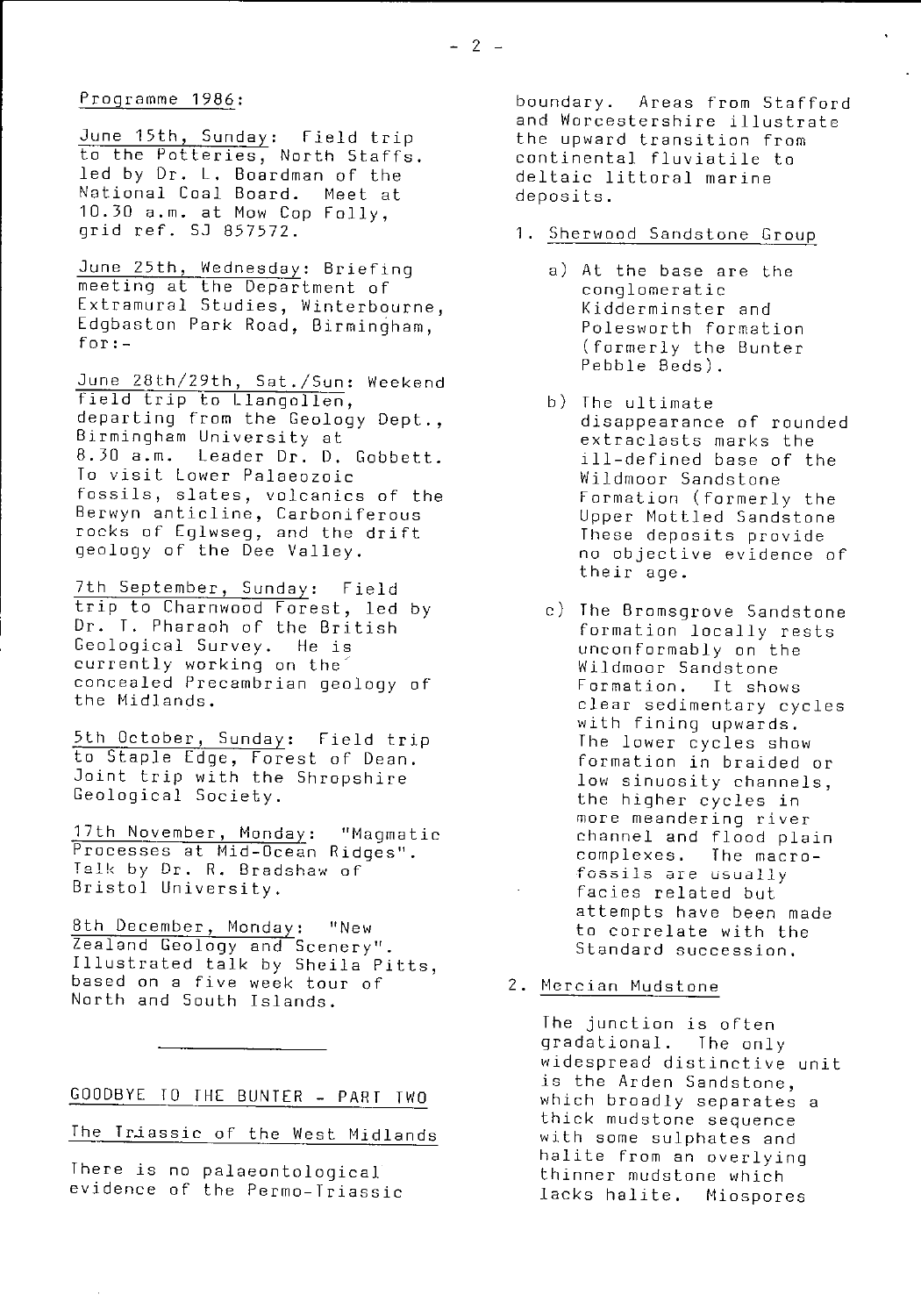indicate a late Triassic age.

### 3. The Penarth Grou

Generally the dark Westbury Formation, mudstones with a marine fauna, pass up via increasingly calcareous mudstones into limestones and shales. The rich fauna is comparable with late Triassic faunas but does not permit direct correlation with the Standard sequence.

The newly named groups are thus lithclogical divisions, and research is going on to correlate units with the Standard sequence.

The tables in the report illustrate the degree of accuracy with which formations in different areas of the British Isles can be correlated with the stages of the Standard sequence, and I urge members to consult the report. I would also make a plea for further field trips to the Triassic so that we may have more first hand knowledge of this fascinating system.

Kate Ashcroft

### 8th December, 1985

"The Eye of Faith in Geology" Talk by Dr. Reg Bradshaw of Bristol University.

Those of us who know Reg Bradshaw had been looking **forward to his** lecture since it was first announced early last year. We were not disappointed. Dr. Bradshaw is known mainly for his interest in the "hard rocks". A lesser known interest of his is Historical Geology, and this formed the basis of his talk on "The Eye of Faith in Geology".

Dr. Bradshaw started his lecture by stating how preconceived ideas are obtained and how these ideas condition thinking and hence influence findings in the field. Preconceptions arise from three major sources. The first source which influenced early geologists was religion. Noah's flood was used to explain numerous geological phenomena. Secondly, a powerful teacher can profoundly influence his students so that their research confirms his theories. Finally, the persuasiveness of a theory is important. If a theory explains many findings, it is accepted more readily. Plate tectonics is a good example of this.

Dr. Bradshaw went on to illustrate examples of preconceived ideas which led to false interpretations of geology. An early example occurred in 1663 when Otto von Guericke managed to assemble fossilised mammouth bones so that they resembled a unicorn. Kirkpatrick believed the whole world was composed of plankton and even managed to "demonstrate" their presence in granite.

Fossils have caused much confusion. Heroditus found fossils in the Upper Nile Valley and concluded correctly that they had been deposited when the sea was at a much higher level. Aristotle, however, believed that fossils had actually grown within the rocks. Other theories for the origin of fossils included formation by celestial radiation, that the Devil put them in the rock, that they were inorganic materials, that they were organic and swept into certain rocks by Noah's flood and that God had created them to decorate the inside of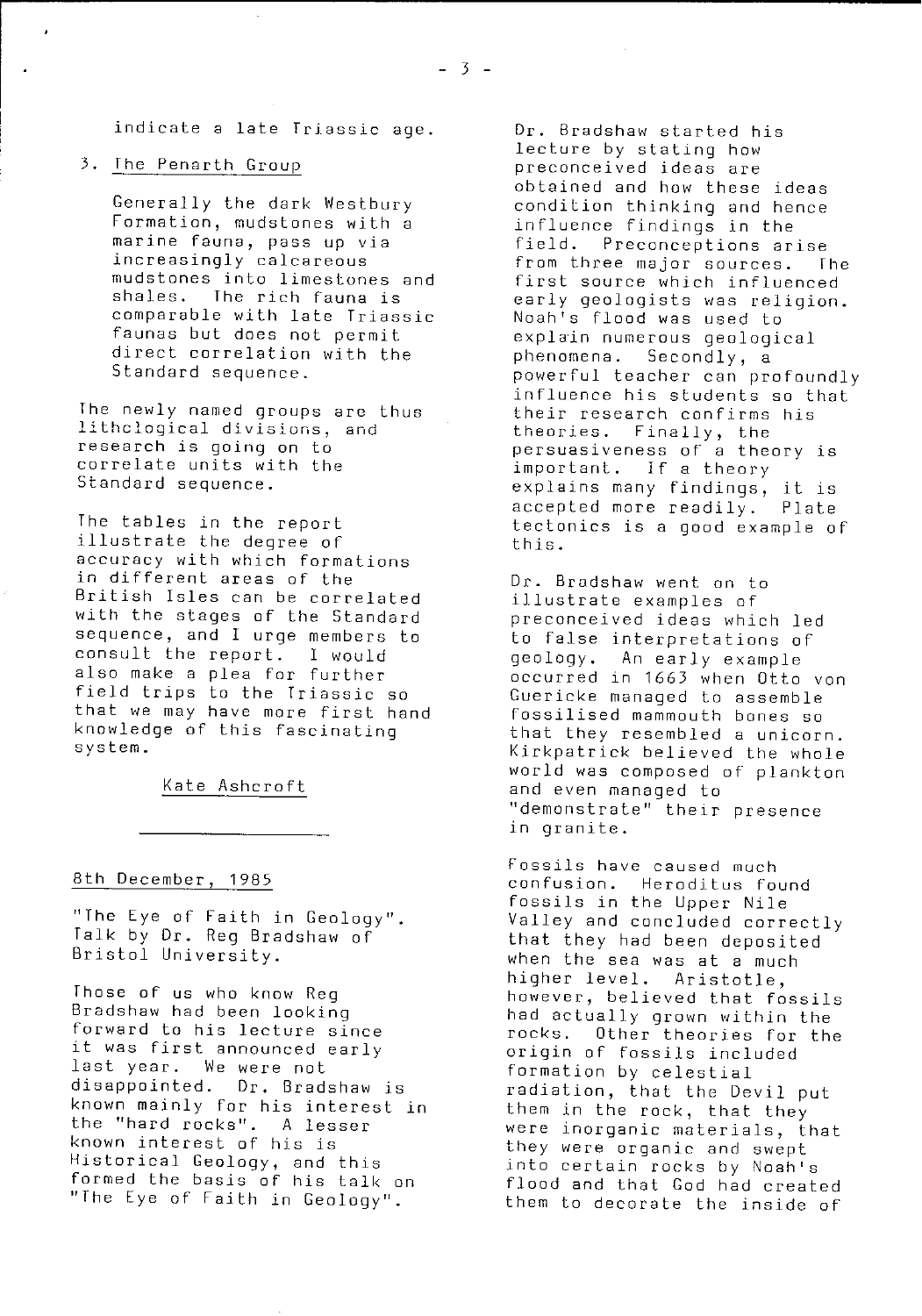the Earth as flowers do the outside.

The theory of granitisation which said that granite can be formed in situ by high temperature and pressure with constituents brought in if necessary from outside was an example of how a powerful teacher can influence his students. Professor Read, a proponet of the theory, influenced one of his students to the extent that he claimed that the granite which unconformably underlies the tillite of the Flinders Range in Australia, and the boulders of granite which are found in it, were an example of granitisation. The Professor also thought that granitisation was exemplified by the Lewisian Inliers to the east of the Maine Thrust in Scotland. He even went as far as to appoint an "Impartial" Commission, consisting of two of his own students, to prove the point.

The geology of the Southern Uplands has also been misinterpreted. Based on zoning using graptolites, Professor Lapworth suggested that northsouth compression had caused tight, almost isoclincal folding. It is now believed, as a result of evidence obtained during the laying of a pipeline, that the Southern Uplands represent an accretionary prism formed during subduction of a continental plate.

Noah's flood has been used to explain the boulder clay in Edinburgh. Drainage channels from Noah's flood were described in Devon and Sussex. In Switzerland at the same time, similar geological features were ascribed to glaciation. Eventually the Swiss convinced Buckland that the drainage channels he had described in Devon and Sussex were in fact typical U-shaped valleys. Buckland was ridiculed for 20 years in this country because of his change in interpretation.

More recently, the discovery of Piltdown Man in the River Buse at Lewes in 1908 fooled some geologists for many years as they wished to believe in the discovery of the "missing<br>link". The discovery was The discovery was announced to the Geological Society in 1912. Some people were doubtful, pointing out that with a full set of teeth the jaw and skull could not be fitted together unless the canines were a certain shape. In 1913 just such a canine was found. Later, an elephant bone club was found suggesting that Piltdown was capable of using tools. It was not until the bones were fluorine dated that the hoax was finally confirmed and reported to the Geological Society in 1953. According to the press, using their "eye of faith", the announcement caused an uproar at the meeting. Dr. Bradshaw was at the meeting and it was entirely peaceful.

This is by no means a comprehensive account of the lecture, which stimulated a lively discussion. Sadly, I think, Dr. Bradshaw admitted that in the current.scientific climate, the eye of faith will have less and less impact on geological theory.

Anne Harrison

### Soil and Geology

Based on a talk given by Dr. Margaret Oliver to the Society on 11th November, 1985. Part One.

Soil is the most common material on the surface of continents. Together with air, water and sunlight, it is fundamental to life on this planet because it is the medium of plant growth which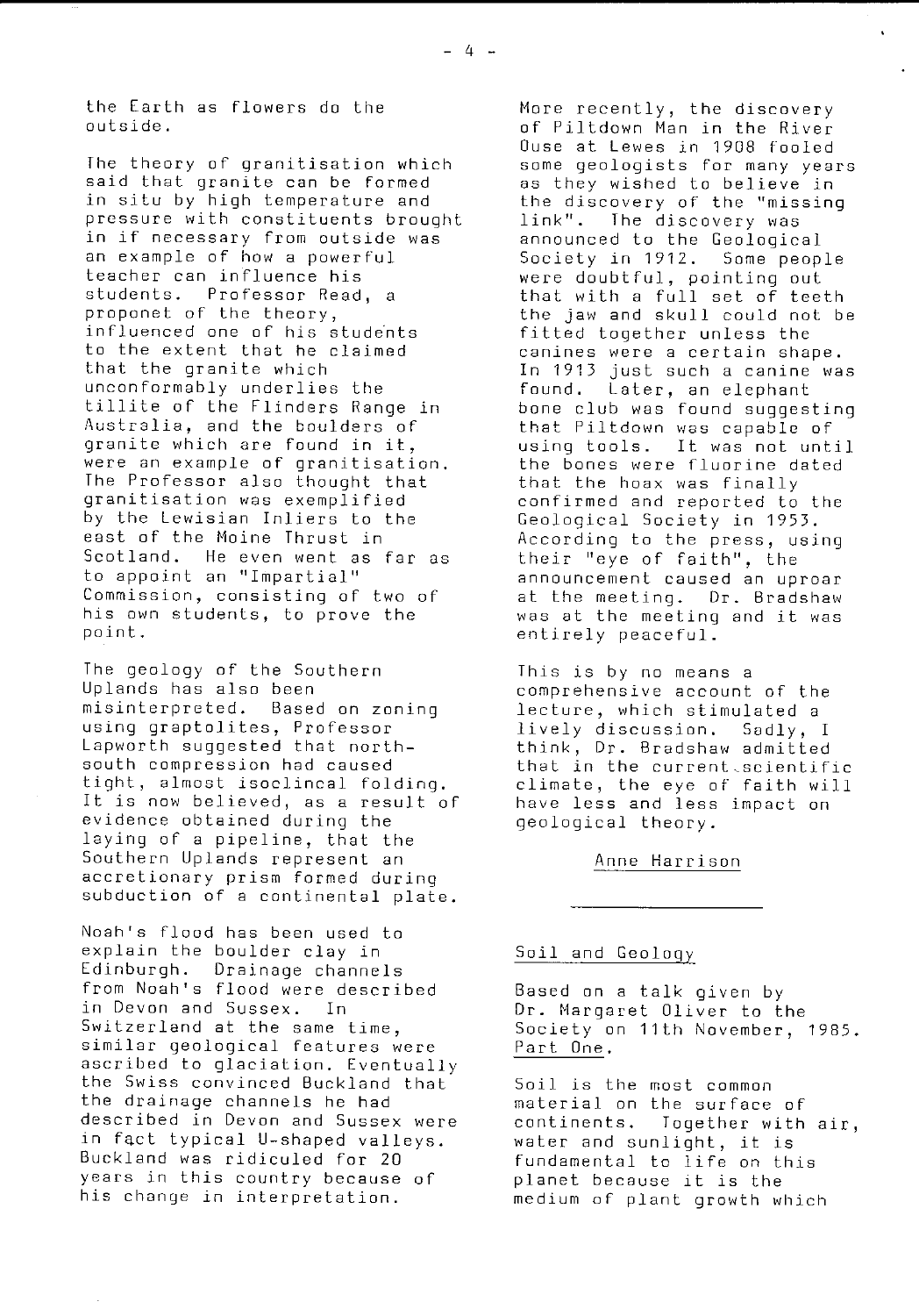sustains higher forms of life. Early human settlement reflected the importance of the quality of the soil. The Nile Basin, "the cradle of civilisation", had fertile alluvial soil which was replenished annually by floods.

Soil is a resource, but unlike coal and oil it is renewed slowly. The rate of soil regeneration is more rapid in warm than in cold climates, and also depends upon the resistance of the underlying rocks to weathering. In Britain new soil forms very slowly at about 0.1 to 0.2 mm per year. If soil is mismanaged and is depleted by exhaustion and/or erosion, the rate of renewal is unlikely to keep pace with present demands for agricultural productivity. The topsoil which contains most of the organic matter, nutrients and finer material is vulnerable to erosion, resulting in a decline in fertility. It is a world-wide problem and is increasing in Britain.

Soil forms the upper unconsolidated part of the lithosphere. Rock waste or sediments become soil after colonisation by flora and fauna which bring about a variety of changes. Plants die and are partially decomposed by soil fauna and micro-organisms to form humus, which is a complex amorphous organic material. It enriches the soil, making it darker, more porous and able to hold more water. Thus soil is an intimate mixture of mineral and organic material, gases and solutions. With the incorporation of organic matter at the surface, the topsoil becomes very different from the subsoil which contains very little organic matter and is less porous. As a result of these changes, and solutions moving through the soil, horizontal layers called horizons can be seen. They

reflect processes, past and present, acting on the soil.

Soil formation depends on the destructive forces of weathering and organic decay, and synthetic forces that create clays and horizons. Several factors are involved - climate, vegetation, fauna, topography, drainage, man, time and parent material, which is our main concern here. Climate is very important because it affects the type of weathering, vegetation, rate of biological activity and the vertical movement of solutions in the soil profile.

Physical weathering produces coarse material on which soil forms only slowly. Chemical weathering is more rapid in hot, humid climates and it produces fine material, especially clays. In humid, temperate regions organic matter decays slowly. It acidifies the solutions percolating through the soil, which results in the selective solution of some elements, causing them to be leached through the soil profile. In the humid tropics organic matter decays rapidly and there is considerable leaching because of the heavy rainfall. Tropical soil is impoverished quickly once the natural vegetation cover has been removed. In seasonally dry climates salts move down through the soil when it is wet and upwards when dry. Salty concretions often form just below the surface. In arid regions salt crusts form on the surface.

Natural vegetation also reflects climatic characteristics and this in turn affects soil. Grassland soil tends to have a thick dark layer rich in humus because the roots contribute most of the organic matter. The litter from deciduous trees is incorporated quite quickly into the topsoil, whereas that from coniferous trees is not and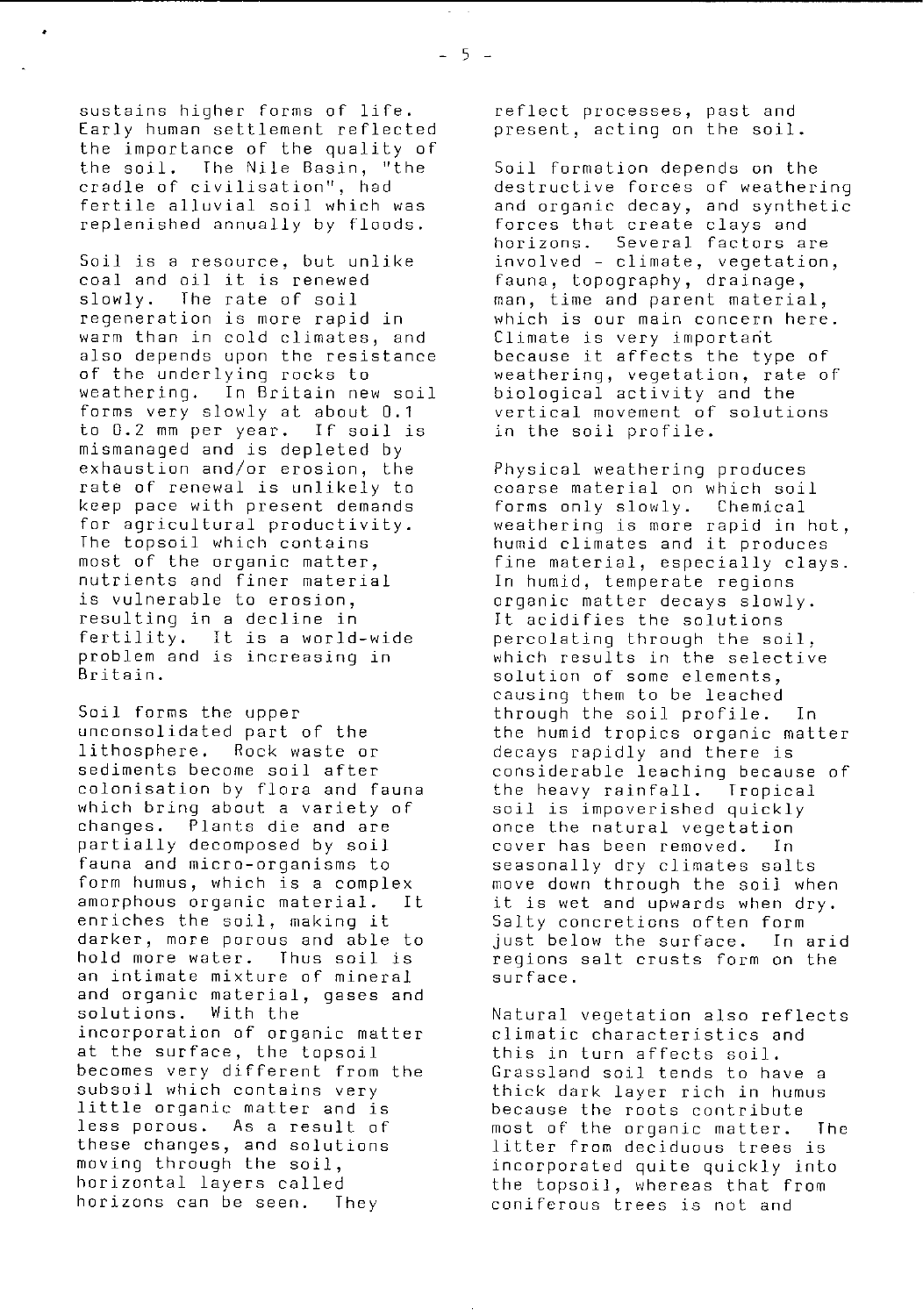# *Hoots mon! There's* gold *in* them *thar* hills

### By A. J. McILROY

DRILLING is about to start in the search for gold on a remote Scottish estate deep in the Perthshire Hills, where the Canadian-based mineral company financing the exploration says after special radiation tests

that prospects for a' commercial mine are promising.<br>The 40,000

The 4,0,000 acre Auchnafree estate lies in the 500 million-year-old ^ Dalradian geological belt, which is also found in east ern Canada where the B P is expected to start mining this<br>year. year. <: n:: ::

undergraduates from :. Strathclyde University's depart<br>ment of applied geology, have<br>been sifting mountain streams at Auchnafree since the winter snow-line began to recede.

The results, tested by new Sir James Whitaker<br>Canadian techniques, have South Africa. Canada Lanadian techniques, have South Africa, Canada and shown signs of enough gold for Anstralia by huge open-cast

This is nuclear-age pros-<br>peeting, with samples being<br>subjected to radiation tech. the-hill diggings as part of my

The estate belongs to Sir<br>James Whitaker, former High Sheriff of Nottingham and vice-<br>chairman of the Holifor Build chairman of the Halifax Build.<br>
ing Society. Contemplating The two Canadian companies<br>
prospects of striking it rich on behind the Colby Resources cor-<br>
his land, he told me: "Of the East West Resources Corchairman of the Halifax Build-<br>ing Society. Contemplating<br>prospects of striking it rich on the behind the Colby Resources and<br>his land, he told me: "Of the East West Resources Cor-<br>course, I am not totally depen-<br>porations bread and butter. You realise that.

planted on thrilled and excited.<br>There is something about the There is something about the Mr Dollar, 26, <sup>a</sup> geologist

Yukon. That is a slight exagger- company commissioned by Mr ation. I was there in the late McCormick for the work' at 1950s and saw gold prospectors Auchnafree, said: "We have and sharedtheir enthusiasm, signed an agreement to lease even though we found nothing. . mineral rights on the estate.<br>"I must say that with so much "Sir James will get royalties"

"I must say that with so much of their own country in this particular geological belt, I was removed." surprised when the Canadians Nuclear-age technology was

### Earlier records

Hall, his Nottinghamshire, Canadian technique known as estate at Retford, Sir James, "finger-printing". who was High Sheriff from 1969 The samples are "cooked" in to 1970, said: "Going back to a nuclear reactor. Different the days when Scotland was minerals give different radia-separate from England, there tion energy readings, so the to 1970, said: "Going back to a nuclear reactor. Different the days when Scotland was minerals give different radia-<br>separate from England, there is<br>to energy readings, so the have been records of precious gold content can minerals in this area of assessed. Scientists say in Perthshire, confirmed by the Perthshire, samples hold out 1968 Scotland Geological Sur- the promise of rich strikes. vey. But the Canadian approach The Canadian companies hold

what is happening on my<br>Auchnafree Estate has attracted such little publicity, so I welcome this opportunity to welcome this opportunity to miles on the same geological<br>give some re-assurances. In the at Tyndrum and in the Loch

"I have seen the scars left in



Australia by huge open-cast<br>operations. I am not going to rock hammers and diamond operations. 1 am not going to drills to be moved on to the site. allow that here.<br>
"This is nuclear-age prose "There will be small hole-in-

subjected to radiation tech-<br>niques, the like of which the insistence that the environment<br>niques, the like of which the will not be damaged. And if the<br>Klondike old-timers never even result is work that takes one<br>dreamt o

an Edinburgh man Michael<br>McCormick, 58, a former that.<br>But with my feet firmly who left Canada 34 years ago to<br>make his fortune and become a sergeant in the Scots Guards,<br>who left Canada 34 years ago to make his fortune and become a

search for gold that gets to you. working with Middleton Ex- "They say I prospected in the ploration Services, an Ontario."

on every ounce of gold<br>removed."

approached me."  $\qquad \qquad$  used to find the gold. ""Rock"<br> **Earlier records** samples and stream sediments Example Frecurus were analysed by "neutron acti-<br>Speaking from Babworth Yation", a highly-developed

as right out of the blue. <br>"It has surprised me that explore for gold and silver in explore for gold and silver in 185 square miles of Scotland.

Other companies are pro-<br>specting on a site of five square line at Tyndrum and in the Loch<br>Tay area. 6

gives rise to very acid conditions. Soil fauna help to break down the organic matter, and they are more abundant and more active in warm climates.

### Margaret Oliver

( To be continued in the next issue. )

### From the Papers

Several newspapers report the imminent demise of the Cornish<br>tin mining industry. The tin mining industry. independent Geevor tin mine at St. Just near Penzance has requested interim financial help from the Government until a final decision is made.

The trio of tin mines, Wheal Jane, South Crofty and Wheal Pendarves, held by the Rio Tinto Zinc Corporation via their subsidiary Carnon Consolidated Mines have also

## Alaskan volcano continues to blow

**FHE** AUGUSTINE volcano in Alaska, which began erupting on 27 March for the first time in 10 tears, is still pouring ash into the air 300 kilometres southwest of the city of Anchorage.

:A plume of ash I5 kilometres high has been drifting towards the city, and health officials have warned people to stay inside. Fligh,. to Anchorage airport have been diverted

Scientists are trying to<br>Scientists are trying to<br>the formation of a lava dome inside the volcano, similar to that which burst '1t. St. Helens in 1980. They are hampered by the ash. however. The dome is expected either to explode or collapse in the next few months. Then seawater contacting the hot rock could form a tidal wave and devastate surrounding coasts. Residents of the nearby tov.n of Homer have been practising evacuation drill, and a tidal-wave warning is out for the coast.  $\Box$ 

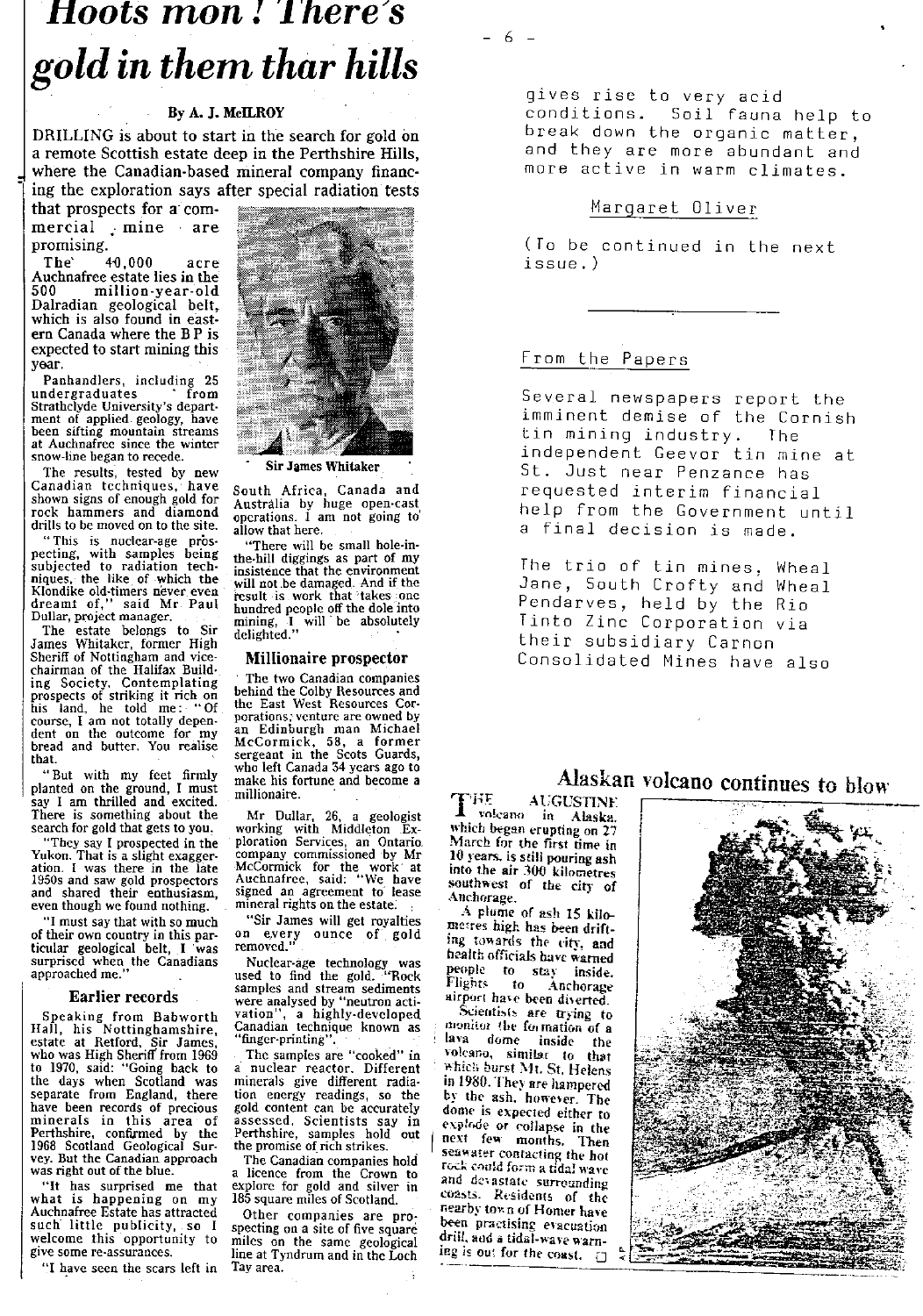announced a closure programme. This arises after a period in which the tin price has been halved from about £ 9,000 per ton to £4,500, when trading was suspended.

Wheal Jane and its twin Mount Wellington have recently undergone a several million pound development programme. These mines lie in the Carnon Valley, once said to be the richest area of mineralisation in the British Isles.

Perhaps things look more promising in the Scottish Highlands, as shown in the recent Daily Telegraph article on the previous page.

### SOCIETY WEDDING

On Thursday, 22nd May Hilary Logan and Gordon Giltrap were married in Solihull. We send them our very best wishes for the future. Hilary's devotion to geological duties has included help with the newsletters, and she intends to be at the next Committee Meeting!

### Geology in Harrods

(From the Geologists' Association Circular, May 1986)

The perfume section has recently been floored and partly walled with dark Larvikite slabs, with startling effect. Many small lights catch the schiller effect from the plagioclase. There are at least 1600 half metre slabs on the floor, and more on walls and partitions, at an estimated cost of £144 per slab. It is polished every day before opening.

### Welcome to New Member

Barbara Richards, Wolverhampton.

### Geological Holidays

- 1. Western U.S.A. 1987. Flights, coach and accommodation £1,200 for  $3\frac{1}{2}$ weeks. Visit Craters of the Moon, Yellowstone, Grand Tetons, Grand Canyon, Bryce, Zion, Yosemite, Petrified Forest, Death Valley and a good deal more. ( Anyone coming too? Sheila.) 28th July to 19th August. University of Nottingham, Adult Education Dept., 14 Shakespeare Street, Nottingham, NGl 4FJ. Tel: ( 0602) 473022.
- 2. University of Bristol, advance notices. There will be:
	- a) Paris mineralogy, 6th - 9th November. £110.
	- b) Eastern Canada, 16th Sept. - 5th October, 1987. £1,200.
	- c) Volcanoes of Southern Italy, April, 1987, 7 to 10 days. £330.
	- d) Peruvian Andes, spring or summer 1987.

Dept. of Extramural Studies, Wills Memorial Building, Queens Road, Bristol, B58 1RJ. New tel. no. (0272) 303030.

- 3. University of London, Dept. of Extramural Studies, 26 Russell Square, London, WC1B 5DQ.
	- a) St. David's Peninsula, Dyfed. 2th - 5th May, 1986. Tuition £12.
	- b) Kent Rocks, at Wye College. £160 inc. accommodation. <sup>1</sup> 9th - 26th July, 1986.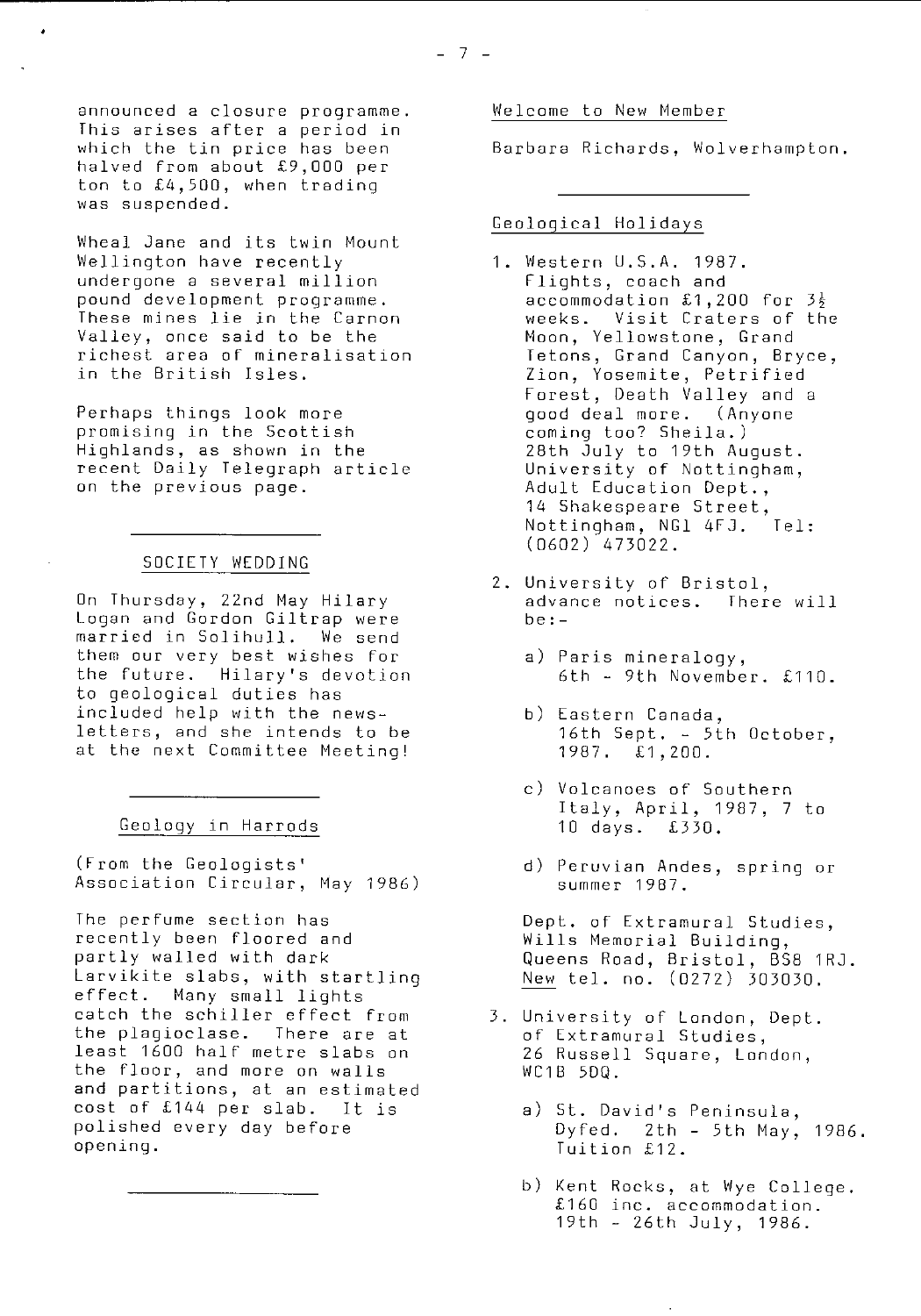- c) Iceland, 23rd July 2nd August, 1986. £590.
- d) Rocks and Fossils of N. Yorkshire, Whitby. 2nd - 5th October, 1986. Tuition £15.

Geology Today. Six issues per year. £12. Blackwell Scientific Publications Ltd., P.O. Box 88, Oxford.

East Mendips Geology New Field Guide. Nature Conservancy Council, Northminster House, Peterborough, PE1 1UA.

Ice Age in Cwm Idwal. From the Author, K. Addison, 10 Hurst Close, Broseley, Shropshire, TF12 550. £2 inc. postage.

Wildlife Photographer of the Year Competition - Natural History Museum, Cromwell Road, London, SW7 5BD, Closes 30th June.

### Journals:--

Applied Geochemistry, £56. Pergamon Press, Headington Hill Hall, Oxford, 0X3 OBW.

Palaeontology, £86. Marston Book Services, P.O. Box 87, Oxford, 0X4 1JF.

Sedimentary Environments and Eacies. Edited by H. G. Reading. Blackwells, as above. £19.50.

On the Track of Ice Age Mammals by Anthony Sutcliffe. £12.95. Natural History Museum, as above.

Field Secretary:

i.

Graham Wharton, 38 Vale Road, Netherton, Dudley. Tel: 2 - 213207

### Hon. Secretary:

Paul Shilston, 16 St. Nicolas Gardens, Kings Norton, Birmingham, B38 8TW.  $Tel: 021 - 459 3603$ 

### Editor:

Sheila Pitts, 17 The Pear Orchard, Northway Farm, Tewkesbury, Glos., GL20 SRG.